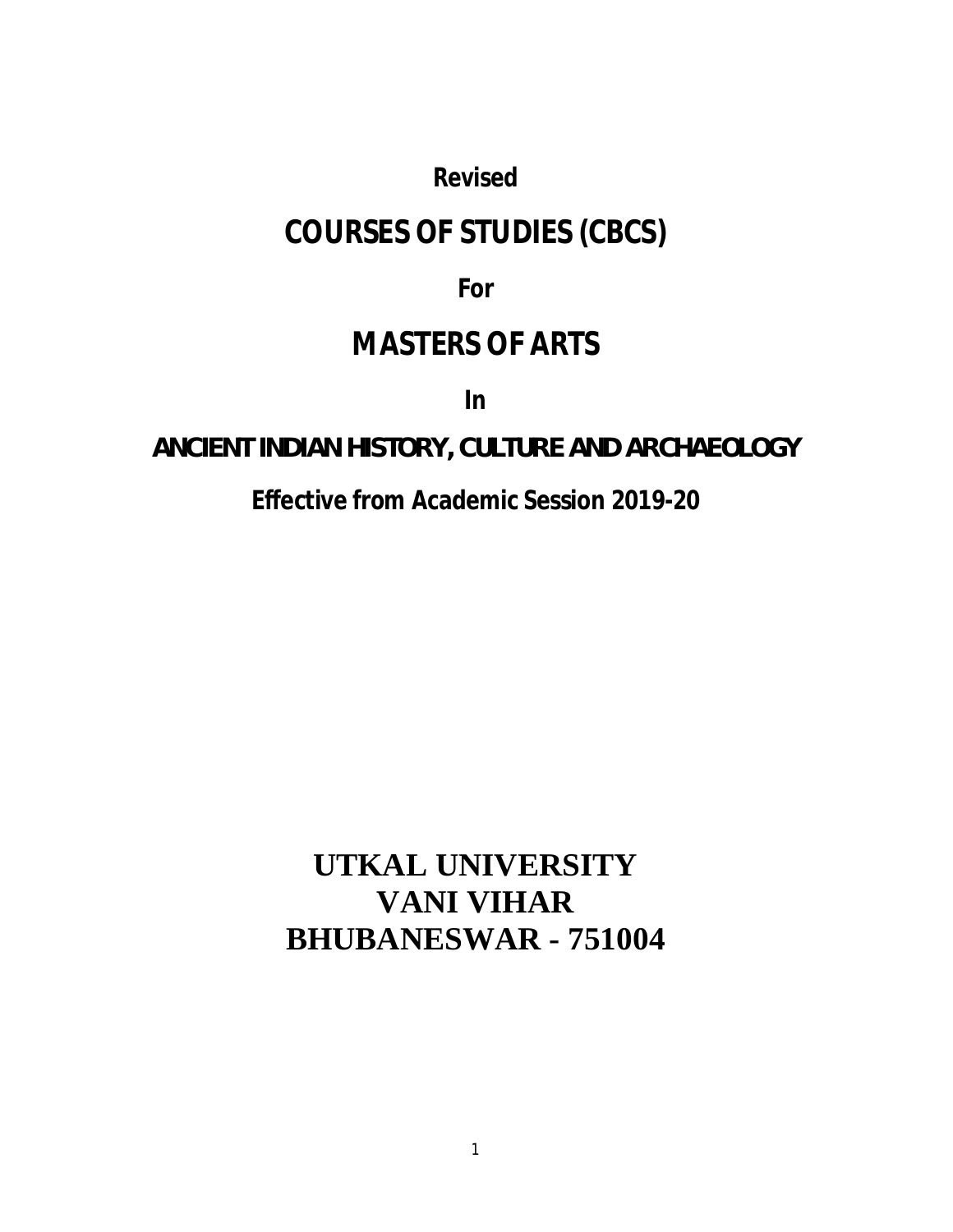## **M.A. IN ANCIENT INDIAN HISTORY, CULTURE AND ARCHAEOLOGY Academic Session 2019 – 2021**

## **(CBCS) SEMESTER SYLLABUS**

## **FIRST SEMESTER**

## **AIHCA- C-I. HISTORY OF INDIA FROM 6th C.B.C. TO 1200 A.D. 100 Marks 4 Credits**

## **Unit 1.**

- 1. Sources of Ancient Indian History :
	- i. Archaeological : Monuments, Epigraphy and Numismatics.
	- ii. Literary: Religious and Secular.
	- iii. Foreign Accounts.
- 2. Reformation Movements in  $6<sup>th</sup>$  C.B.C. : Buddhism and Jainism.

## **Unit II.**

- 1. Maurya, Sunga and Kushana Rule in India :
	- i. Chandragupta Maurya : Achievements.
	- ii. Asoka : Kalinga War, Policy of Dhamma.
	- iii. Sunga Rule in India : Pushyamitra Sunga.
	- iv. Kushana Rule in India : Origin and Kanishka I.

## **Unit III.**

- 1. Gupta Rule in India :
	- i. Chandragupta I: Achievements.
	- ii. Samudragupta : Conquests.
	- iii. Chandragupta II.
	- iv. Gupta Golden Age.

## **Unit IV.**

- 1. Pushyabhuti, Chalukya, Pallava and Chola Rule in India :
	- i. Harshavardhana : His Religious Policy and Admnistration.
	- ii. Chalukyas of Badami : Pulakesin II.
	- iii. Pallavas of South India : Mahendravarman and Narasimhavarman.
	- iv. Cholas: Raja Raja I, Rajendra Chola and Local Self Government.

- 1- H.C. Ray Chaudhury ; *Political History of Ancient India*, New Delhi, 1999.
- 2- R. C. Majumdar : *Ancient India*, Delhi,1994.
- 3- K.A. Nilakantha Sastri ; *Age of Nandas and Mauryas* (Edited ), Delhi, 1988.
- 4- A.L Basham ; *The Wonder that was India*, New Delhi, 1967.
- 5- Romila Thapar ; *A History of India*, Vol-I, New Delhi, 1999.
- 6- D.N. Jha ; *Ancient India in Historical Outline*, New Delhi,2006.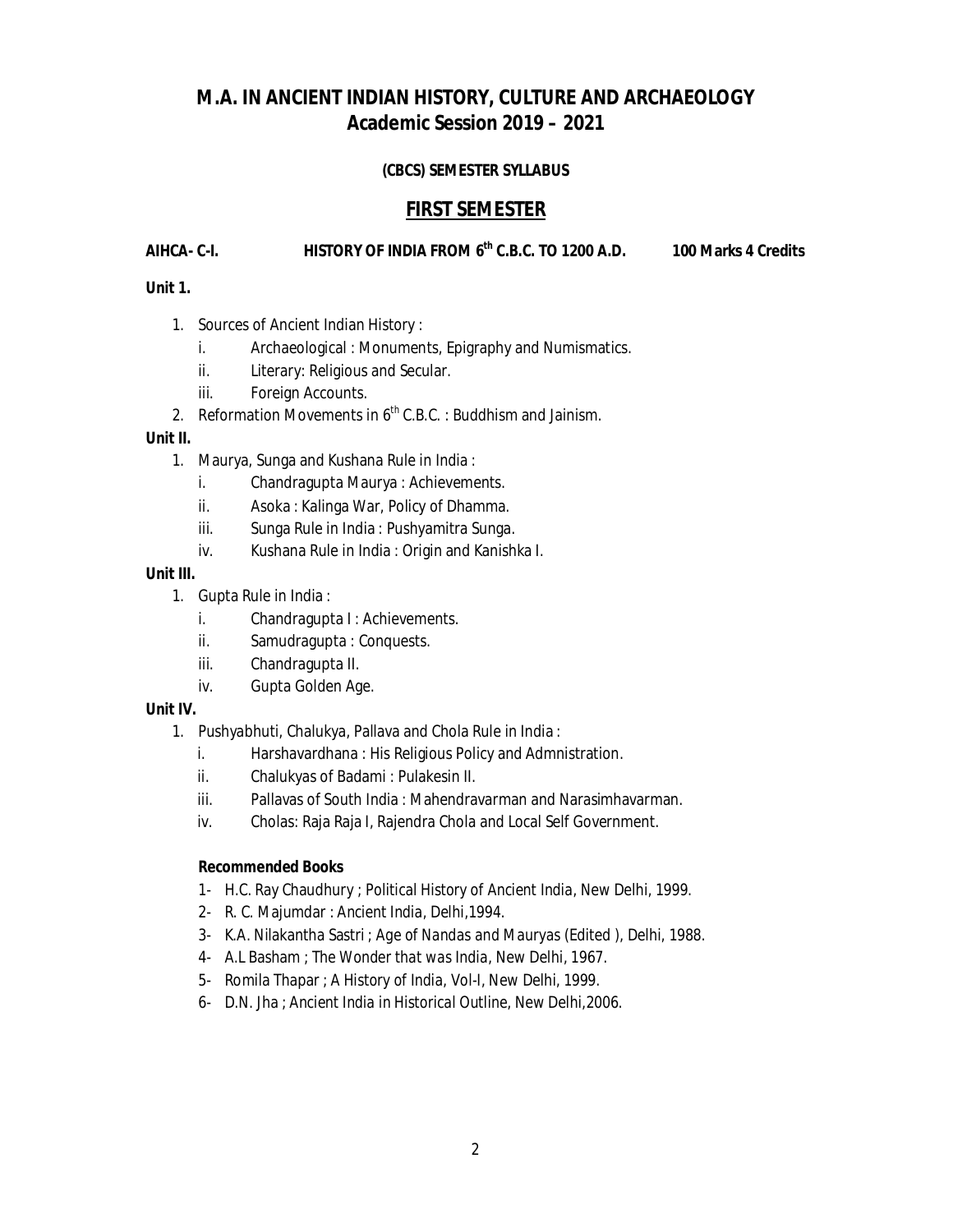## **AIHCA- C - II. PRINCIPLES AND METHODS OF ARCHAEOLOGY 100 Marks 4 Credits**

## **Unit 1.**

- 1. Introduction to Archaeology :
	- i. Definition, Scope and Relevance of Archaeology.
	- ii. Relationship of Archaeology with Social Sciences and Pure Sciences.
	- iii. Terms in Archaeology : Artifacts, Ecofacts, Industry, Assemblages and Culture.

## **Unit II.**

- 1. Development of Archaeology :
	- i. History of Archaeology in Global Perspective.
	- ii. History of Archaeology in India from  $18<sup>th</sup>$  C.A.D. to 1947.
	- iii. Development of Archaeology in Independent India.

## **Unit III.**

- 1. Methods of Data Retrieval :
	- i. Methods of Exploration: Chance Discovery, Map and Satellite Study, Village to Village Survey, Salvage Archaeology, GPS and Survey.
- 2. Methods of Excavation : Trial Trench, Vertical Method, Horizontal Method, Quadrant Method, Open Strip Method.
- 3. Stratigraphy : Principles of Stratification, Identification and Recording of Cultural Sequence.

## **Unit IV.**

- 1. Classification of excavated objects and findings.
- 2. Recording : 3D Measurement, Drawing of a Site, Pottery and Antiquities, Plan and Elevation.
- 3. Report Writing and Publication, Preparation of text, Drawing, Archaeological Photography, Preparation of dummy and proof reading.
- 4. Documentation and Reconstruction of Past life. Social Archaeology : Settlement Pattern, Site Catchment Analysis and Site formation, Ethnoarchaeology.

- 1. D.K. Chakrabati ; *A Source Book of Indian Archaeology from the Beginning to 1947*, New Delhi, 1988.
- 2. K. Rajan ; *Archaeology ; Principles and Methods*, Thanjavur, 2002.
- 3. B. M. Fagan ; *Archaeology- A brief Introduction,* New York*,* 1991.
- 4. ..................; *In the Beginning –An Introduction to Archaeology*, London, 1988.
- 5. Colin Renfrew ; *Archaeology: Theories, Methods and Practice*, U.S.A, 1991.
- 6. K.V Raman ; *Principles and Methods of Archaeology*, Madras, 1986.
- 7. James J. Hester ; *Introduction to Archaeology*, Williamsburg court Fairfax, 1976.
- 8. A. Ghosh ; *An Encyclopaedia of Indian Archaeology*, New Delhi, 1989.
- 9. Willam S. Dancey ; *Archaeology Field Methods; An Introduction*, New Delhi, 1985.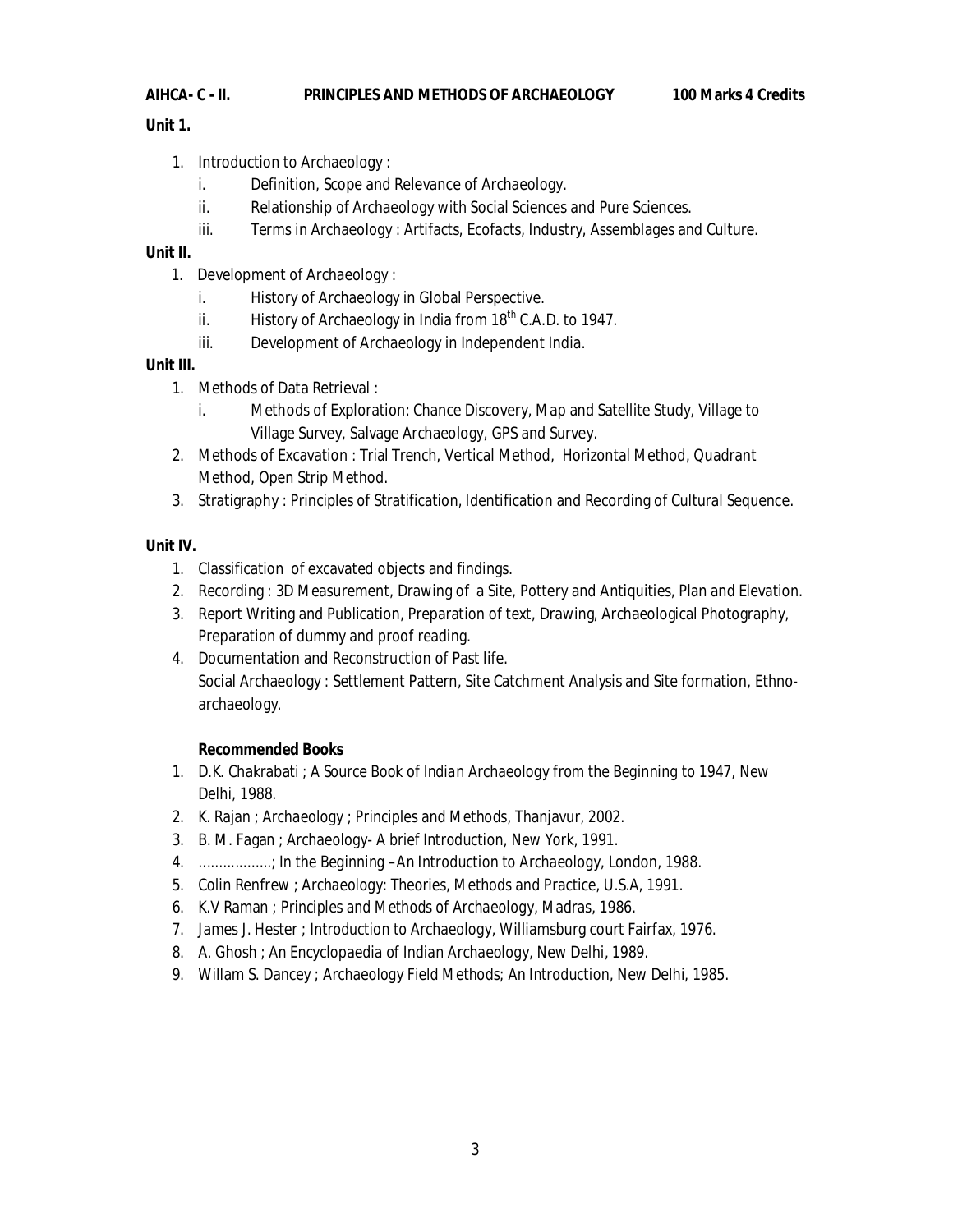## **AIHCA- C - III. APPLICATION OF SCIENCE IN ARCHAEOLOGY 100 Marks 4 Credits**

## **Unit 1.**

- 1. Geological Processes :
	- i. Geological Periods and their relevance in Archaeology.
	- ii. Types of Rocks : Their Characteristic Features.
	- iii. Geological Environment : Soil, Gravel, Landscapes and Land Forms, River, Cave Sites, Glacial Deposits and types of Moraines.
	- iv. Reconstruction of Plant and Animal Environment : Micro and Macro Remains.

## **Unit II.**

- 1. Chronology and Dating Methods :
	- i. Relative Dating : Stratigraphy, Typology, Seriation method of dating, Palynology and Palaeontology.
	- ii. Absolute Dating Methods : Radiocarbon, Thermoloniscence, Potassium-Argon, Fission Track.
	- iii. Other Methods of Dating : Dendrochronology, Florine and Nitrogen Anaylasis.

## **Unit III.**

- 1. New Archaeology: Experimental Archaeology, Behavioural Archaeology, Processual and Post Processual Archaeology and Under Water Archaeology.
- 2. Cognitive Archaeology: Archaeological Indications of Rituals and Motifs of Art and Symbols.

## **Unit IV.**

- 1. Basic Principles of Aerial Photography and Interpretation.
- 2. Basic Principles of Remote Sensing, Satellite Imagery and its Application in Archaeology.
- 3. Computer Application in Archaeology.

- **1.** Savindra Singh ; *Geomorphology*, Allahabad, 1998.
- **2.** Colin Renfrew ; *Archaeology: Theories, Methods and Practice*, U.S.A, 2012.
- **3.** B.M. Fagan ; *In the Beginning –An Introduction to Archaeology*, London, 1988.
- **4.** James j. Hester ; *Introduction to Archaeology*, Williamsburg court Fairfox,1976.
- 5. K.V Raman ; *Principles and Methods of Archaeology*, Madras, 1986.
- 6. A. Ghosh ; *An Encyclopaedia of Indian Archaeology*, New Delhi, 1989.
- 7. K.Rajan ; *Archaeology ; Principles and Methods*, Thanjavur, 2002.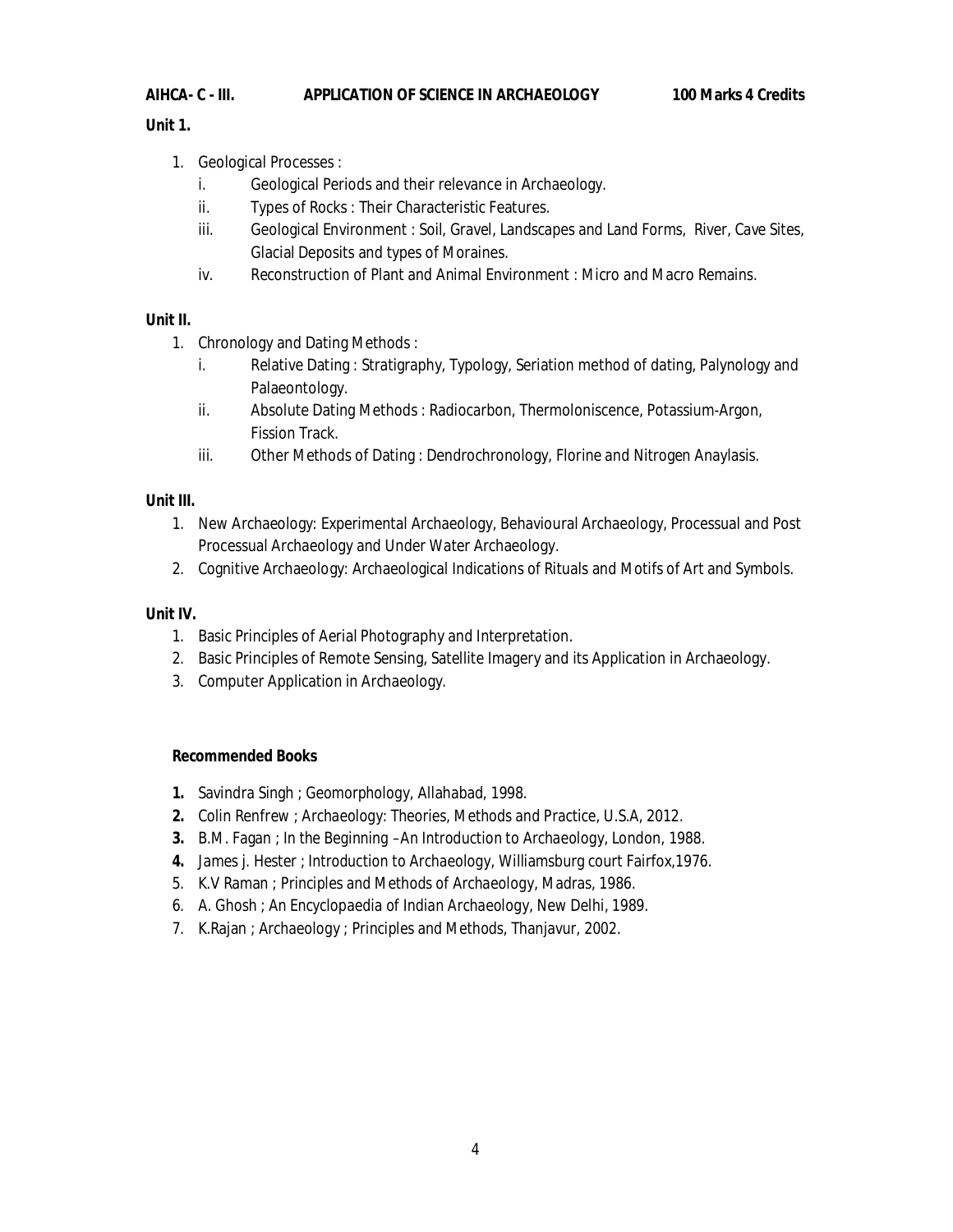## **Unit I.**

- 1. Prehistory: Definition and Scope.
- 2. Periodisation in Prehistory.
- 3. Stone Tool Technology: Tool typology, material and use.

## **Unit II.**

- 1. Prehistory in World Perspective.
- 2. Outline of Prehistory of Africa: East Africa and South Africa.
- 3. Outline of Prehistory of Europe: Palaeolithic, Mesolithic and Neolithic cultures.

## **Unit III.**

- 1. Prehistory in Indian perspective (i) Palaeolithic Culture: Lower, Middle and Upper.
- 2. Palaeolithic traditions in North India and Peninsular India.
- 3. Mesolithic Culture: Langhanaj, Bagor and Adamgarh.

## **Unit IV.**

- 1. Neolithic Cultures of India: Early Farming Communities of (N.W.India) Baluchistan and Kashmir.
- 2. Neolithic Culture of Gangetic Plains, Belan Valley and Eastern India.

- 1. D.K. Bhattacharya ; *An Outline of Indian Prehistory*, New Delhi, 1989.
- 2. Frank Hole and Robrt F. Heizer ; *An Introduction to Prehistoric Archaeology,* 1973.
- 3. H. D. Sankalia ; Prehistory of India, New Delhi,1975.
- 4. V. Rami Redy ; *Elements of Prehistory,* Book-I, New Delhi, 1989.
- 5. .....................; *Prehistoric Archaeology,* Book-II, New Delhi, 1989.
- 6. Jacques De Morgan ; *Outline of Prehistory*, New Delhi, 1990.
- 7. K.M Srivastava ; *New Horizons of Indian Archaeology*, New Delhi, 1988.
- 8. Grahame Clark *; World Prehistory in New Perspective*, Cambridge, 1961.
- 9. D.P Agrawal and J.S Kharakwal ; *South Asian Prehistory*, New Delhi, 2002.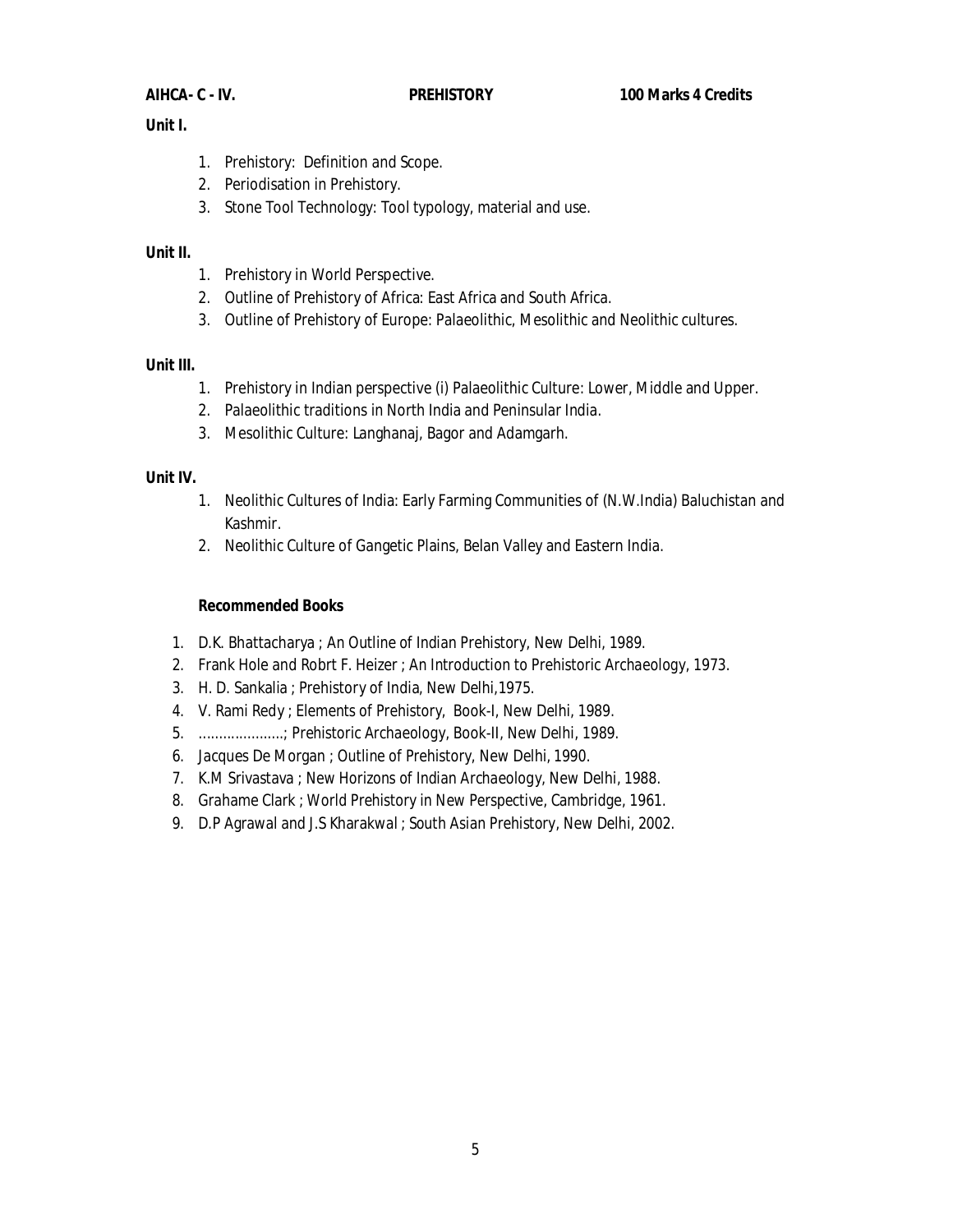## **Unit I.**

- 1. Pre and Early Harappan Cultures of North and North-West India : Mehergarh and Kalibangan.
- 2. Harappan Culture: Origin, Extent Characterstic features and Chronology.

## **Unit II.**

- 1. Mature Harappan Culture (Type Sites) : Harappa, Mohenjodaro, Dholavira and Lothal.
- 2. Devolution of Harappan Culture : Punjab, Haryana, Rajasthan and Uttar Pradesh.
- 3. Decline of Harappan Culture: Causes and Consequences

## **Unit III.**

- 1. Chalcolithic Culture in India : Diagnostic features and Chronology.
- 2. Chalcolithic Culture of Rajasthan and Central India : Ahar, Kayatha and Navdatoli.
- 3. Chalcolithic Culture of Eastern India : Chirand, Pandurajara-Dhibi and Golbai.

## **Unit IV**.

- 1. O.C.P. and Copper Hoard Culture of Gangetic Plain.
- 2. Iron Age Cultures of India ; PGW Cultures : Ahichhatra, Atranjikhera and Hastinapur.
- 3. Megalithic Culture of South India.

- 1. B.B. Lal ; *New light on the Indus Civilization*, New Delhi, 1998.
- 2. Bridget and Raymond Allchin; *The Rise of Civilization in India and Pakistan*, New Delhi, 1982.
- 3. M.K. Dhavalikar; *Indian Proto-History*, New Delhi, 1997.
- 4. D.P Agrawal and J.S Kharakwal ; *Bronze and Iron ages in South Asia*, New Delhi, 2003.
- 5. Nayanjot Lahiri ; *The Decline and Fall of Indus Civilization*, New Delhi, 2000.
- 6. S. Settar and Ravi Korisettar; *Prorohistory*, New Delhi, 2002.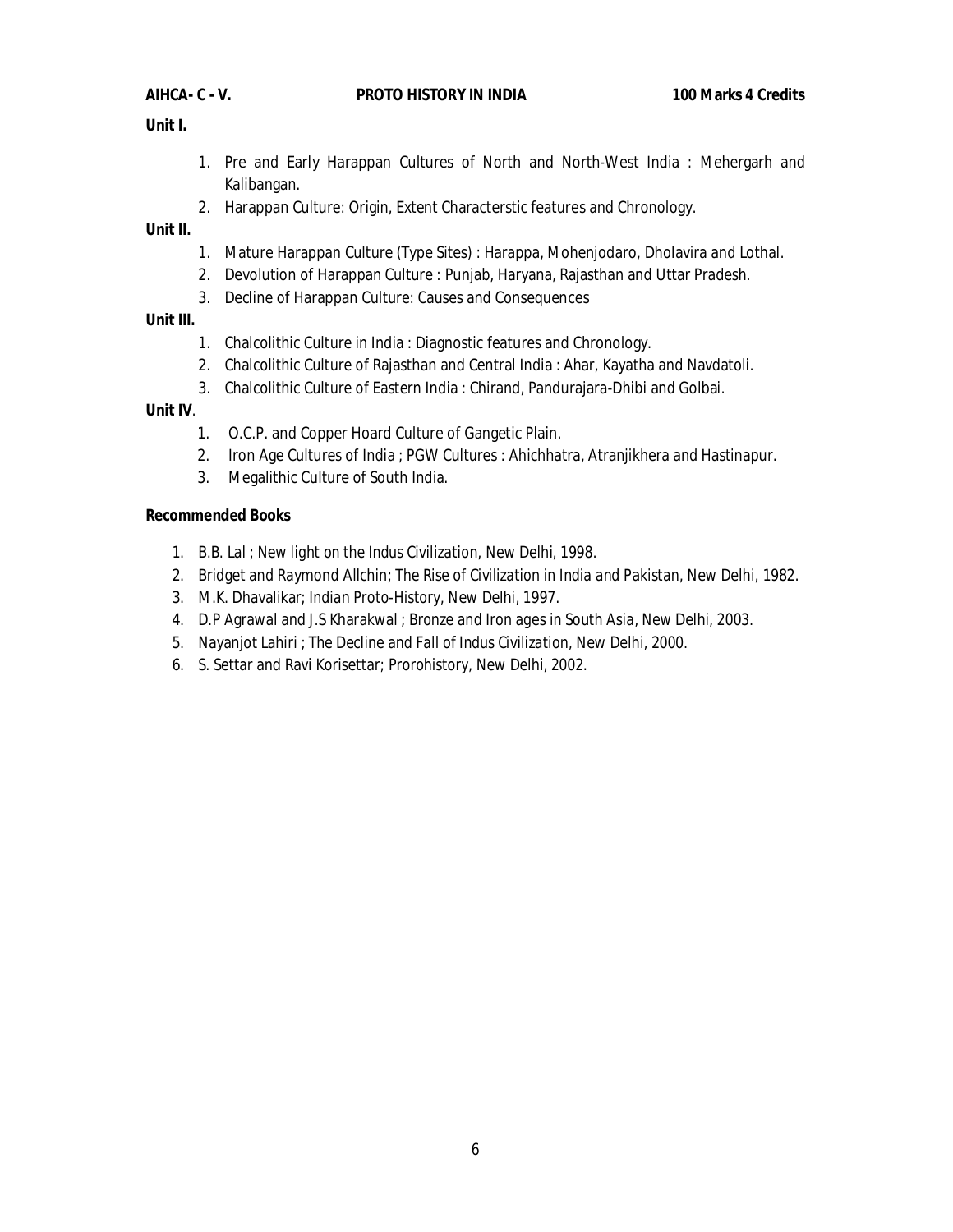## **SECOND SEMESTER**

## **AIHCA- C - VI. WORLD CIVILISATIONS 100 Marks 4 Credits**

## **Unit I.**

- 1. Egyptian Civilisation : Political Developments, Art and Architecture, Religion, Society.
- 2. Harappan Civilisation : Society, Religion, Art and Architecture.

## **Unit II.**

- 1. Mesopotamian Civilisation : Sumerian, Babylonian and Assyrian: Society, Art and Architecture, Religion, Innovations, Law Codes, Administration, Religion and Education.
- 2. Chinese Civilisation : Polity, Society, Science-Innovations and Technological Developments.

## **Unit III.**

- 1. Maya Civilization : Polity, Society, Art, Religion and Decline.
- 2. Greek Civilisation : Athenian Democracy, Society and Culture.

## **Unit IV.**

- 1. Roman Civilisation : Establishment of Republic Society and Cultures.
- 2. Persian Civilisation : Hebrew and Phoenician civilization.

- 1. V.G. Childe ; *What Happened in History*, Penguin,1967.
- 2. H.A. Davies ; *An outline History of the world*, London,1969.
- 3. T. Dhanakoty and N. Subramanian *Man and his works*, *An Introduction to Universal History*, Chennai, The National Publishing Company, 1956,
- 4. H. R. Hall ; *Ancient History of the Near East,* London, 1913.
- 5. H. S. Baghela ; *World of Civilization*
- 6. Hendrick W. V. Loon; *The Story of Mankind,* U. K., 1921.
- 7. J.E. Swain ; *A History of World Civilization*, Mc Graw Hill Book Co, 1947.
- 8. Neil. H., Willam. M. C. ; *A World of History*, Oxford, New York, 1907.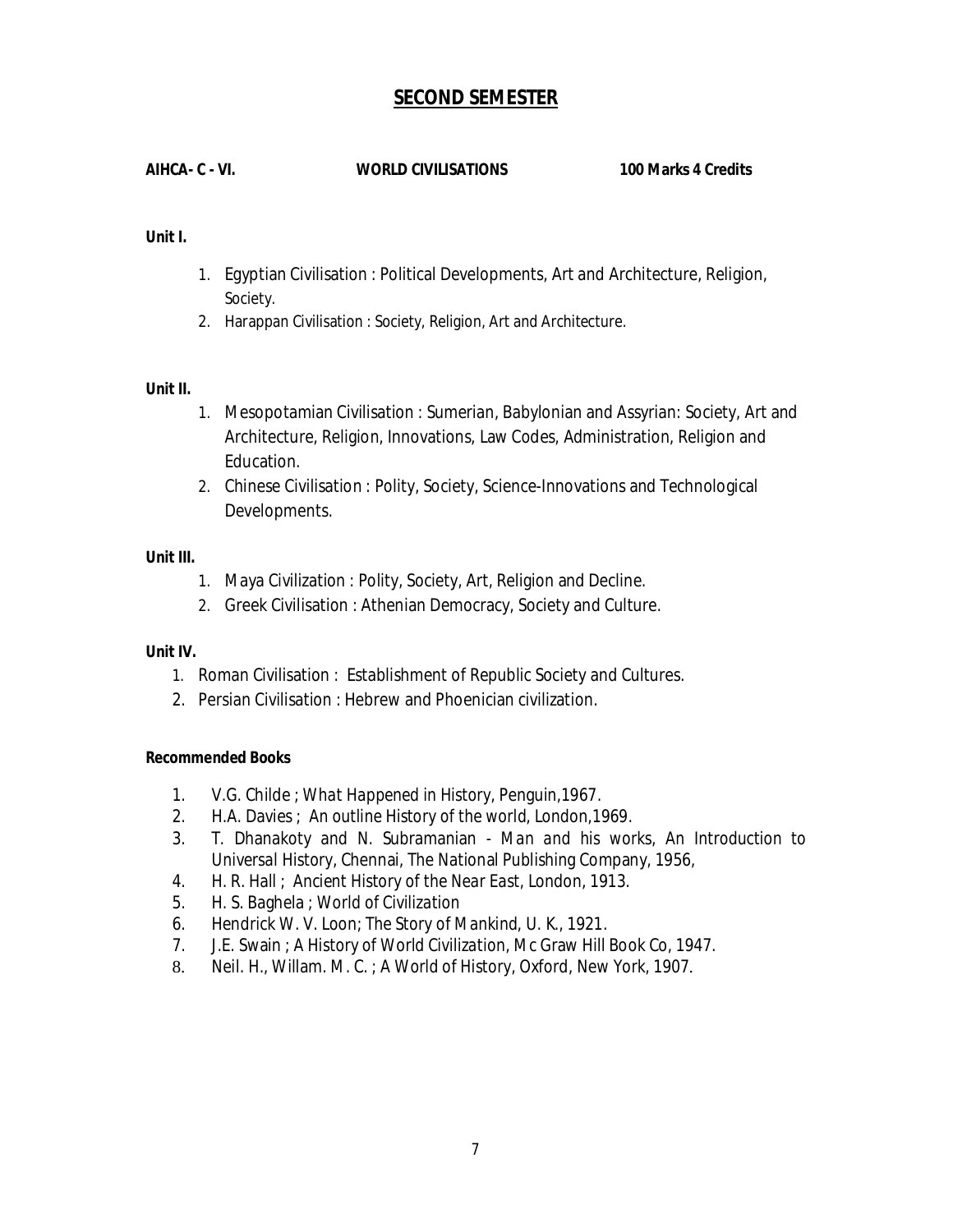## **AIHCA- C - VII. SOCIAL AND CULTURAL HISTORY OF INDIA UPTO 1200 A.D. 100 Marks 4 Credits**

## **Unit I.**

- 1. The Vedic Age : Society and Religion.
- 2. Evolution of Social Institutions : Varnashrama ; Jati, Marriage, Samskaras.

## **Unit II.**

- 1. Religious Movements during the  $6<sup>th</sup>$  Century B.C. : Jainism and Buddhism Socio-Economic Background of their rise. Principles and Philosophy ; Impact on the Society.
- 2. Rise of Mahayanaism.

## **Unit III.**

- 1. The Sangam Age in South India.
- 2. The Bhakti Movements : Shaivism and Vaishnavism.

## **Unit IV.**

- 1. Indian Philosophy : Schools of Vedanta and Mimansa.
- 2. Position of Women in Ancient Indian Society.

- 1. A. L. Basham ; (Ed.) *Cultural History of India*
- 2. D. D. Kosambi ; *An Introduction to the Study of Indian History*, Popular Prakashan, Mumbai, 1975.
- 3. H.C. Ray Chaudhury ; *Political History of Ancient India*, New Delhi, 1999.
- 4. R.C. Majumdar ; *Ancient India*, New Delhi, 1994.
- 5. Romila Thapar ; *A History of India*, Vol-I, New Delhi, 1999.
- 6. D.N. Jha ; *Ancient Indian in Historical Outline*, New Delhi, 2006.
- 7. D.D. Kosambi ; *The Culture and Civilization of Ancient India in Historical Outline,* New Delhi*,*  2006.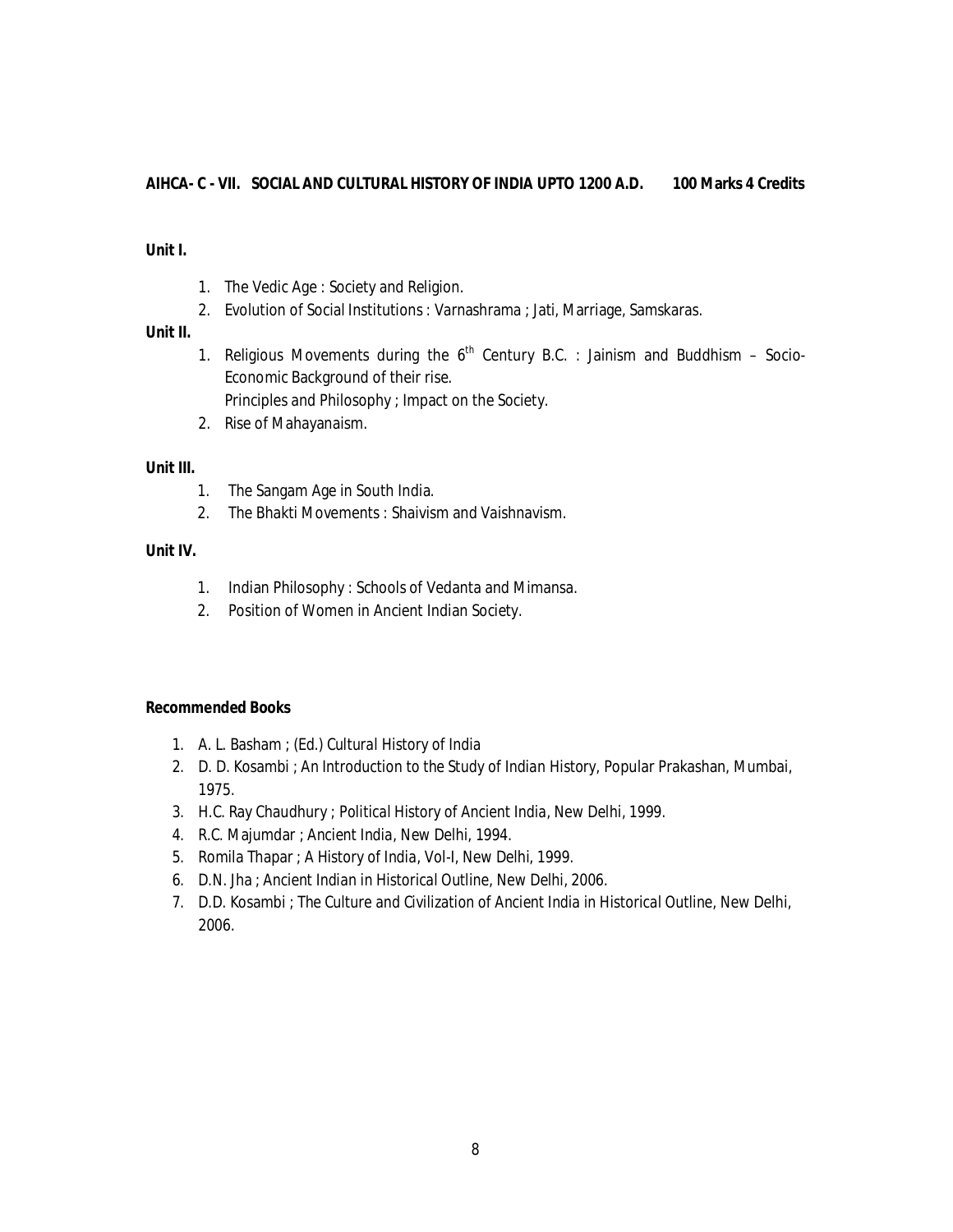#### **AIHCA- C - VIII. HERITAGE OF INDIAN ARCHITECTURE 100 Marks 4 Credits**

## **Unit I.**

- 1. Mauryan Architecture: Rock-cut Caves and Monolithic Columns, Stupa Architecture.
- 2. Sunga Architecture: Stupa, Caityagriha and Vihara.

## **Unit II.**

- 1. Buddhist Architecture at Bharut and Sanchi.
- 2. Stupas at Amaravati and Nagarjunakonda.

## **Unit III.**

- 1. Rock-cut Cave Architecture of Western India, Ajanta and Ellora Caves.
- 2. Rock-cut Cave Architecture of Eastern India, khandagiri and Udayagiri Caves.

## **Unit IV.**

- 1. Evolution of Temple architecture of Gupta period.
- 2. Temple Architecture of Southern India (Chalukya, Pallava and Chola)
- 3. Temples of Central India: Khajuraho.

- 1. P.Brown ; *Indian Architecture* (Buddhist and Hindu Period), Mumbai, 1997.
- 2. Edith Tomory ; *A History of fine art*, *In India and the west,* Chennai, 2009.
- 3. V. Dehejia ; *Indian Art*, London, 1997.
- 4. R. Craven ; *Indian Art,* London, 1997.
- 5. S.P.Gupta ; *Elements of Indian Art,* New Delhi, 2002.
- 6. A.N. Parida ; Early Temples of Orissa, New Delhi, 1999.
- 7. K.S. Behera ; *Temples of Orissa,* Bhubaneswar, 1993.
- 8. N.S. Ramaswami ; *Indian Monuments*, New Delhi, 1979.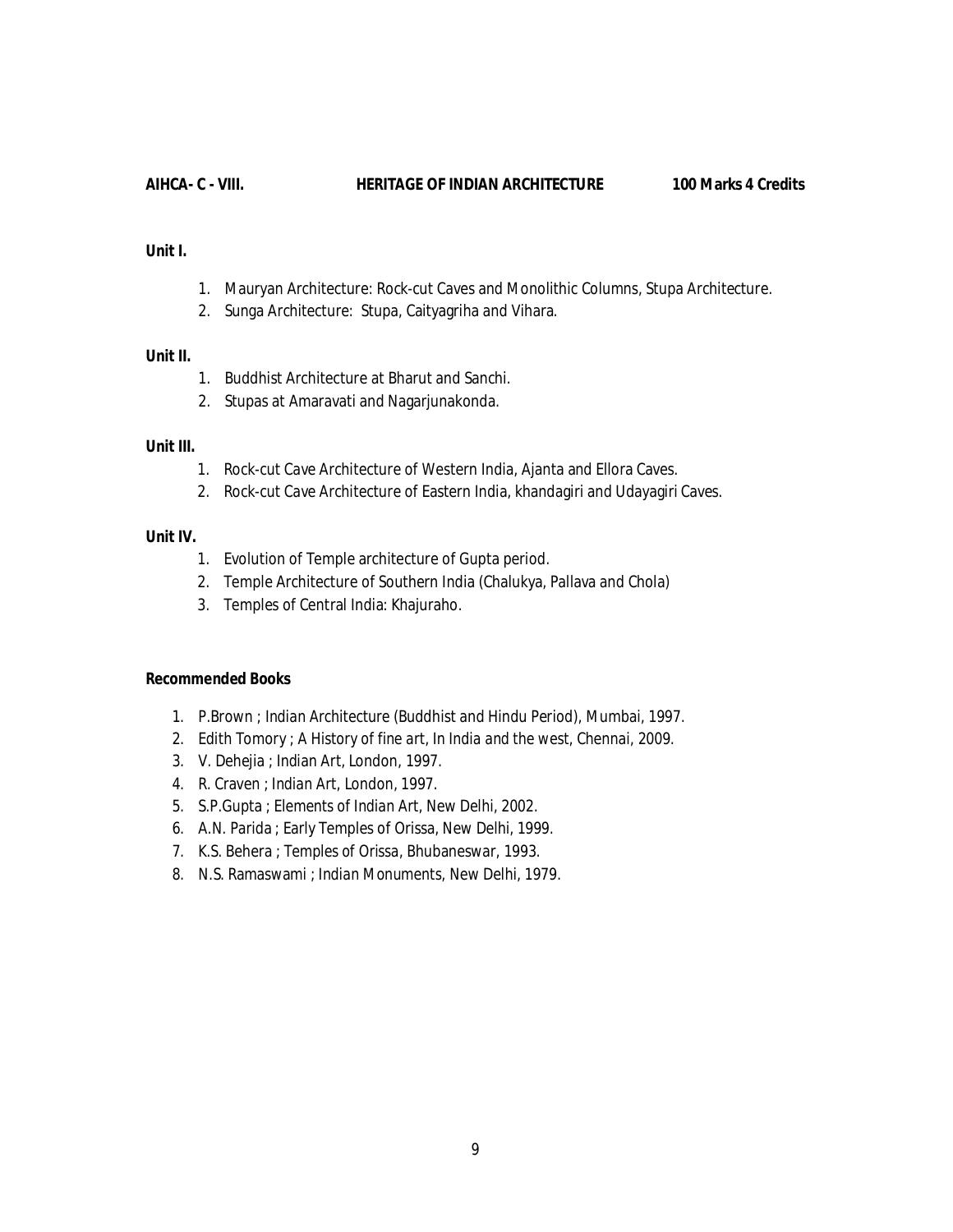## **AIHCA- C - IX. INDIAN ART AND ICONOGRAPHY 100 Marks 4 Credits**

## **Unit I.**

- 1. Prehistoric Art of India: Bhimbetka, Edkal, Lekhamoda group.
- 2. Harappan Art, Stone, Bronze, Terracotta, Pottery.
- 3. Mauryan Sculpture: Capital Figures, Animals, Yaksha, Yakhsinis.

#### **Unit II.**

- 1. Sunga Sculptures: Bharhut, Sanchi and Bodhgaya.
- 2. Kushana Sculptures: Gandhara and Mathura Schools of Art.

#### **Unit III.**

- 1. Vengi School of Art : Amaravati, Nagarjunakonda.
- 2. Gupta Art : Saranath School and Ajanta and Bagh Paintings.

#### **Unit IV.**

- 1. Sculptural Art of Pallavas.
- 2. Sculptural Art of Chalukyas.
- 3. Sculptural Art of Cholas.

## **Recommended Books**

- 1. E. Neumayer ; Lines on stone,
- 2. Edith Tomory ; *A History of Fine Art*, In *India and the West,* Chennai, 2009.
- 3. V. Dehejia ; *Indian Art*, London, 1997
- 4. S.P.Gupta ; *Elements of Indian Art,* New Delhi, 2002.
- 5. P.Brown; *Indian Architecture* (Buddhist and Hindu Period), Mumbai, 1997.
- 6. R. Craven ; *Indian Art,* London, 1997.
- 7. S.Pradhan ; Rock Art in Orissa, New Delhi, 2001.

## **AIHCA- C - X. PRACTICAL TRAINING in the Field on Archaeological (EXPLORATIONS AND**

## **EXCAVATIONS for a Duration of One weeks, Submission of PROJECT REPORT)**

#### **100 Marks and 4 Credit.**

- 1. Participation and preparation of project Report **75 Marks**.
- 2. Viva-Voce **25 Marks**.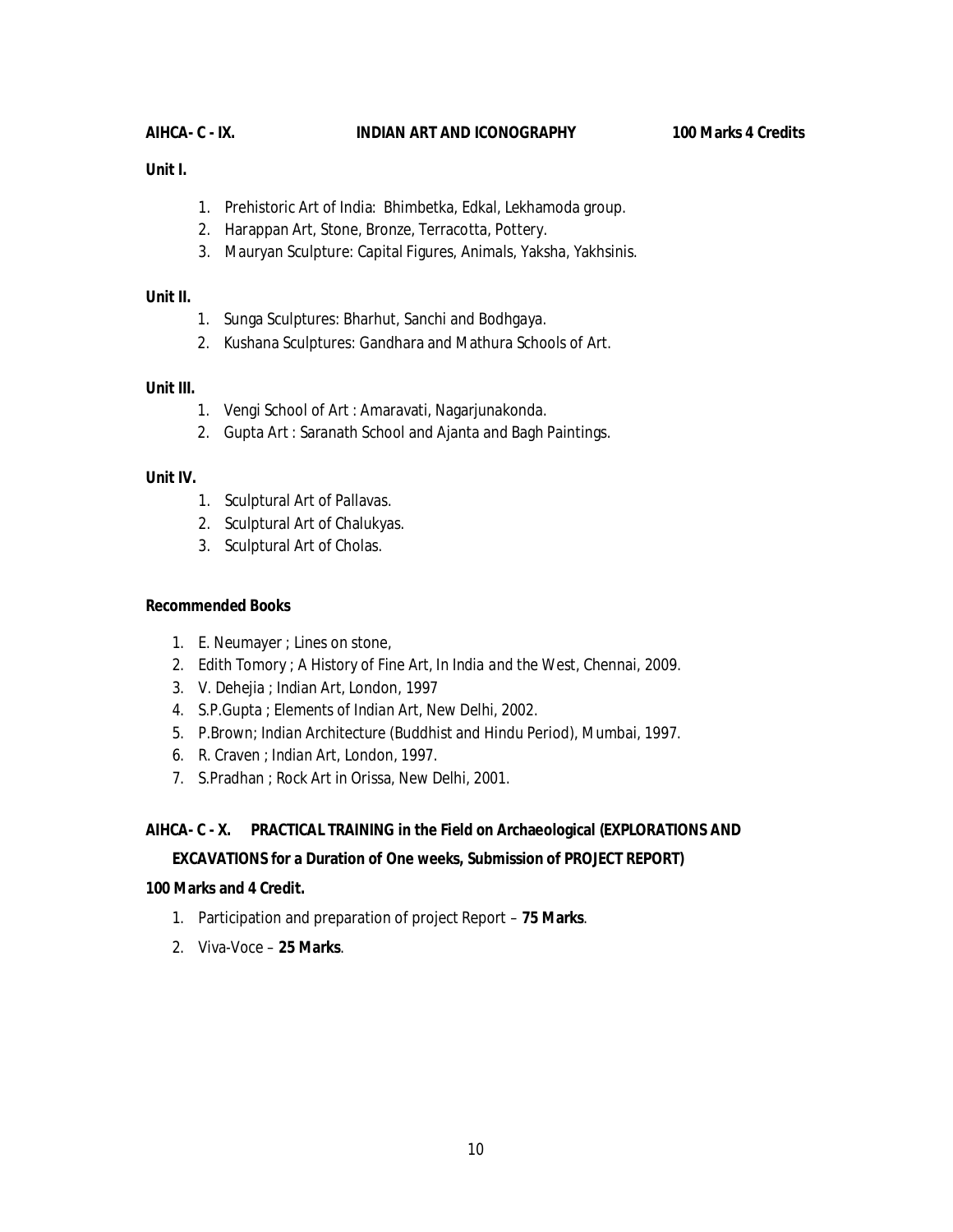## **THIRD SEMESTER**

**AIHCA- CE - XI. ECONOMIC HISTORY OF INDIA UPTO 1200 A.D. 100 Marks 4 Credits** 

## **Unit I.**

- 1. The Vedic Age Economic aspect.
- 2. Urbanisation of Ganga Valley (600 B.C.- 500 A.D.)

## **Unit II.**

- 1. Agriculture and the Emergence of Land Revenue System during Pre-Maurya and Maurya times.
- 2. Trade and Commerce from 200 B.C. to 300 A.D.

## **Unit III.**

- 1. The Guild System of Ancient India.
- 2. Agrarian Relations and Social Changes in the Gupta and Post Gupta Periods (300 A.D. to 700 A.D.)

## **Unit IV.**

- 1. Trade and Urban Decay 500 A.D. to 1200 A.D.
- 2. Emerging Pattern of Agrarian Relation from 800 A.D. to 1200 A.D.

- 1. A.L. Basham , (ed) ; *Cultural History of India*
- 2. P.L.Gupta, *Coins*, 4<sup>th</sup> Edition, Delhi, 1996.
- 3. D.D.Kosambi ; *An Introduction to the Study of Indian History*, Mumbai, 1975.
- 4. Romila Thapar ; *A History of India*, Vol-I, New Delhi, 1999.
- 5. D.N. Jha ; *Ancient Indian in Historical Outline*, New Delhi,2006.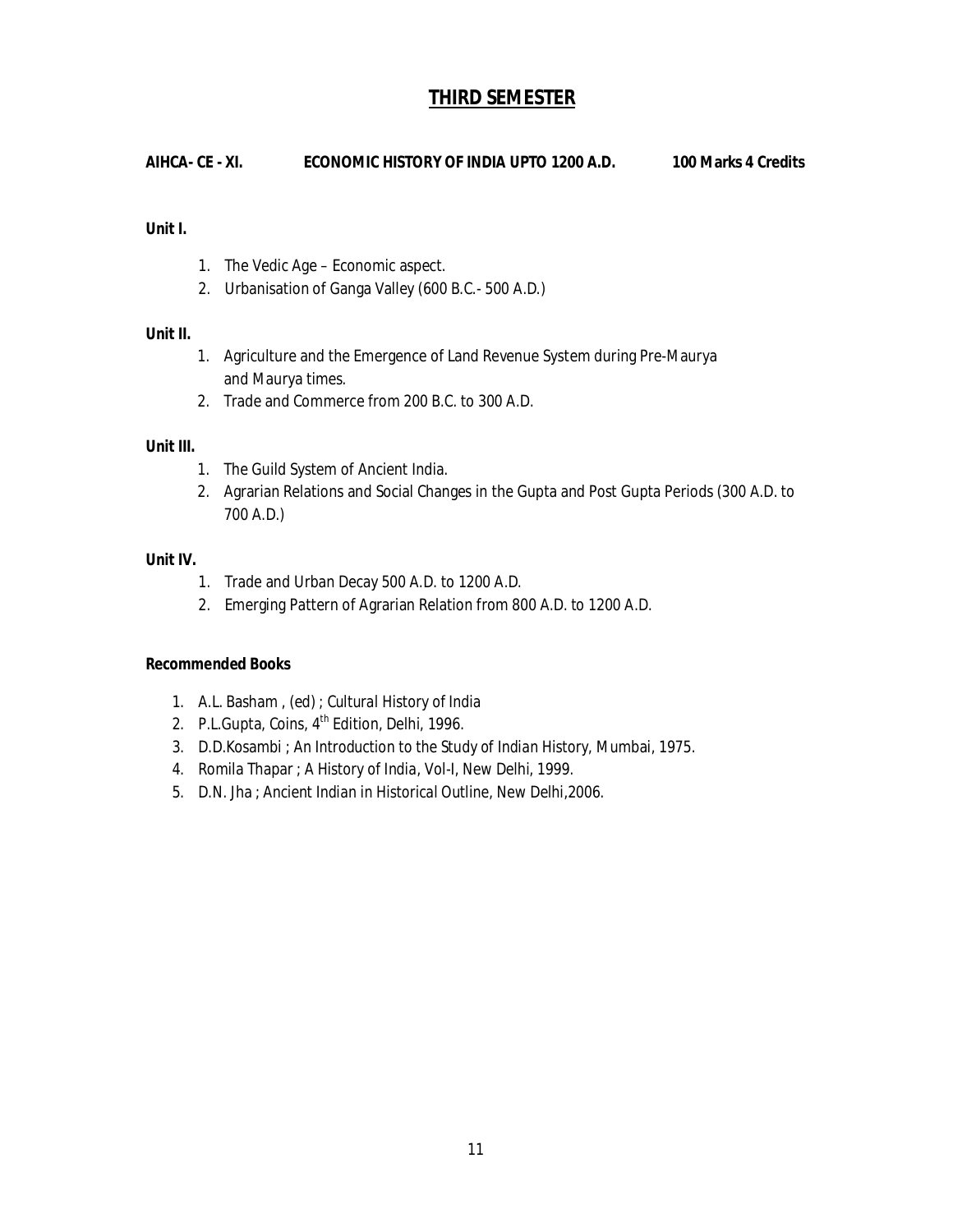## **AIHCA- C E- XII. HERITAGE OF ODISHAN ART AND ARCHITECTURE 100 Marks 4 Credits**

**Unit I.**

## **Early Art and Architecture of Odisha.**

- 1. Rock Art in Odisha Pictographs & Petroglyphs.
- 2. Rock -Cut Caves & Sculpture at Dhauli.
- 3. Rock Cut Architecture at Khandagiri and Udayagiri.

## **Unit II.**

## **Buddhist Art and Architecture in Odisha.**

- 1. Stupas, Viharas and Caityas at Lalitagiri, Udayagiri, Ratnagiri and Langudi.
- 2. Buddhist Images and Iconography (Mahayana and Vajrayana).

## **Unit III.**

## **Temple Architecture of Odisha**.

- 1. Evolution of KalinganTemples and its Classification.
- 2. Temples of Early Phase ( Satrughanesvara, Parasuramesvara, Vaital)
- 3. Temples of Transitional and Mature phase Muktesvara, Brahemesvara, Lingaraj)
- 4. Efflorescences of OdishanTemples (Jagannatha Temple at Puri and Sun Temple at Konark).

## **Unit IV.**

## **Forts and Fortifications in Odisha.**

- 1. Sisupalgarh.
- 2. Asurgarh.
- 3. Raibania Fort.
- 4. Barabati Fort.

- 1. S. Pradhan ; *Rock Art in Orissa,* New Delhi, 2001.
- 2. D. Mitra ; *Bhubaneswar,* New Delhi, 1978.
- 3. A.N. Parida ; *Early Temples of Orissa*, New Delhi, 1999.
- 4. K.S. Behera &T.E.Donaldson ; *Sculpture Masterpieces from Orissa*, New Delhi, 1998.
- 5. T.E.Donaldson ; *Icongraphy of the Buddhist Sculptures of Orissa,* Delhi, 2001.
- 6. B.Bandyopadhyay ; *Buddhist centres of Orissa, Lalitagiri, Ratnagiri and Udayagiri,* New Delhi, 2004.
- 7. D. Mitra ; *Khandagiri and Udayagiri*, New Delhi, 1975.
- 8. R.P. Mohapatra ; *Archaeology in Orissa*, Vol-II, Delhi, 1986.
- 9. T.E. Donaldson ; *Hindu Temple Art of Orissa*, Vol.I & II, 1985-86.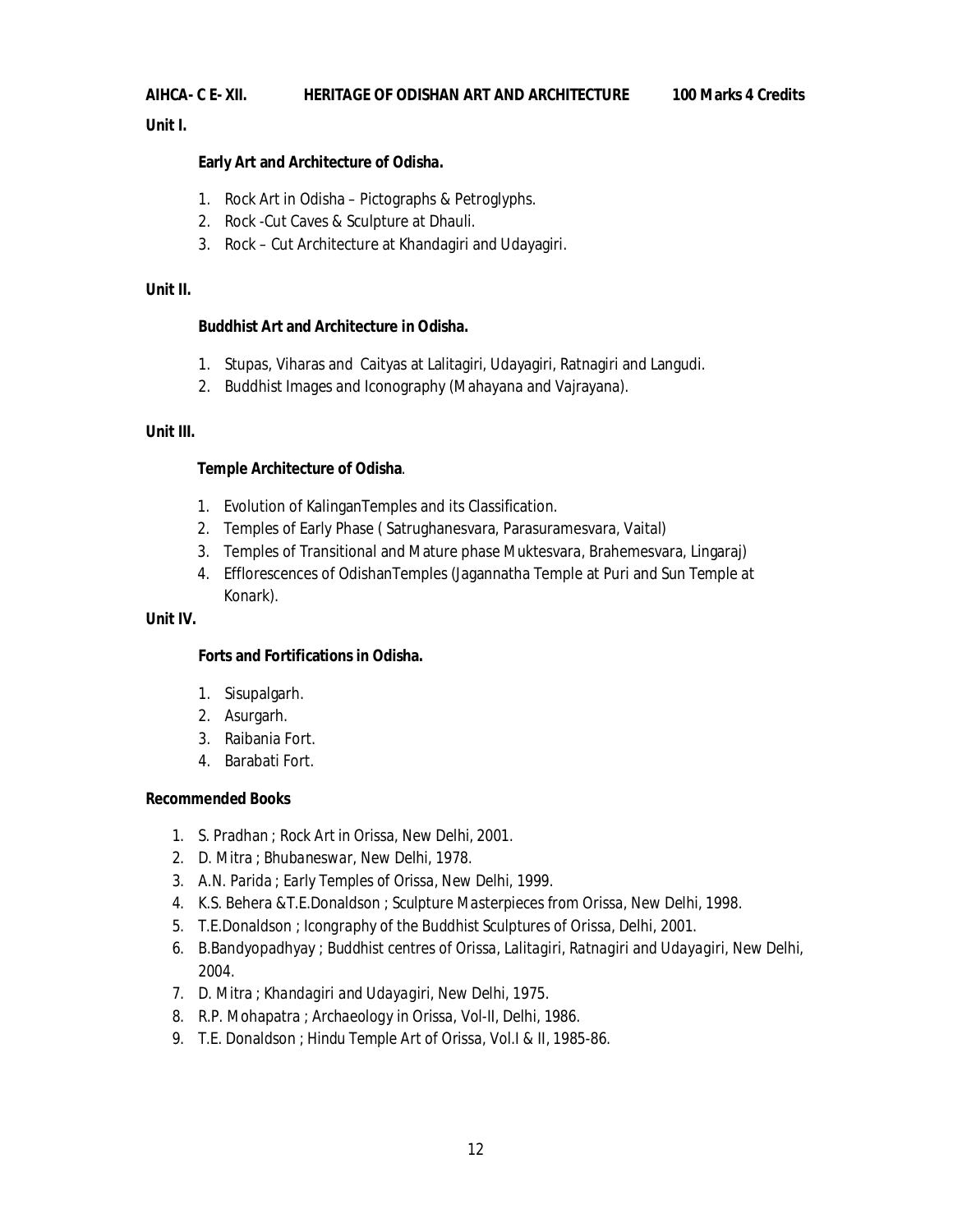# **AIHCA- CE - XIII. VISIT TO MONUMENTS AND SUBMISSION OF REPORTS 100 Marks 4 Credits**  1. Participation and preparation of project Report – **75 Marks**. 2. Viva-Voce – **25 Marks**. **AIHCA- AE – XIV & XV. CREDIT FROM OTHER DEPARTMENTS 200 Marks 8 Credits Allied Electives for other Departments. AIHCA- AE - XIV. HERITAGE OF ODISHAN ART & ARCHAEOLOGY 100 Marks 4 Credits Unit I.**

- 1. Rock Art of Odisha.
- 2. Early Historic Metropolitan Settlement at Sisupalgarh.
- 3. Odishan Art during  $3<sup>rd</sup>$  Century B.C. 1<sup>st</sup> Century B.C.

## **Unit II.**

- 1. Temple Architecture of Odisha : Salient Features.
- 2. Early Phase: (Satrughnesvara Group of Temples, Parasuramesvara Temple and Vaital Temple.
- 3. Transitional Phase: Muktesvara Temple and Rajarani Temple.
- 4. Mature Phase : Lingaraj Temple and Konark Temple.

## **Unit III.**

- 1. Buddhist Heritage of Odisha; A Historical Background.
- 2. Ratnagiri, Lalitagiri, Udayagiri, Langudi, Dhauli, Kuruma, Aragarh

## **Unit IV.**

- 1. Iconography of Visnu, Sakti and Siva.
- 2. Iconography of Buddha, Boddhisattvas and other Buddhist Divinities.
- 3. Iconography of Jaina Tirthankaras and their Sasanadevis.

- 1. S.Pradhan ; *Rock Art in Orissa,* New Delhi, 2001.
- 2. K.C. Panigrahi ; *Archaeological remains at Bhubaneswar*, Cuttack, 1961.
- 3. K.S. Behera &T.E.Donaldson ; *Sculpture Masterpieces from Orissa*, New Delhi, 1998.
- 4. K.S. Behera ; *Temples of Orissa,* Bhubaneswar, 1993.
- 5. B.Bandyopadhyay ; *Buddhist Centres of Orissa, Lalitagiri, Ratnagiri and Udayagiri,* New Delhi, 2004.
- 6. R.P. Mohapatra ; *Jain Monuments of Orissa,* New Delhi, 1984.
- 7. D. Mitra ; *Bhubaneswar*, Calcutta,1958.
- 8. D. Mitra ; *Udayagiri and Khandagiri* (ASI), New Delhi,1975
- 9. T.E. Donaldson ; *Icnography of the Buddhist Sclpture of Orissa*, Delhi,2001.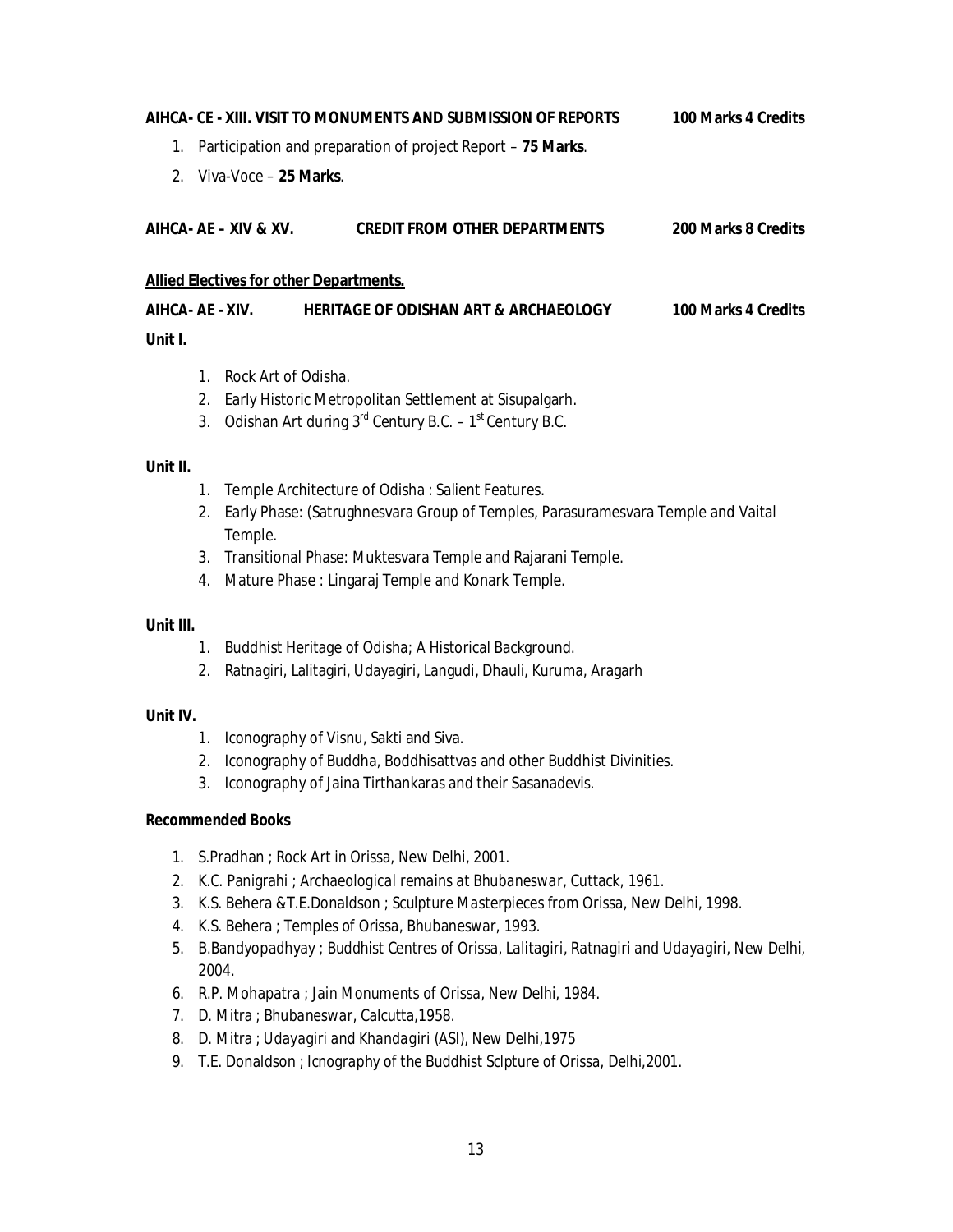## **AIHCA- AE - XV.HERITAGE OF ODISHAN TEMPLE ART & ARCHITECTURE (6th CA.D.-13th C A.D.)**

## **100 Marks 4 Credits**

## **Unit I.**

- 1. Types of Odishan Temple (Rekha, Pidha and Khakhara).
- 2. Evolution of Odishan temple architecture.

## **Unit II.**

- 1. Stylistic development of Odishan Temple Sculpture.
- 2. Odishan Temple Sculpture: Early phase  $(6^{th}$  to  $9^{th}$  Century A.D.).
- 3. Odishan Temple Sculpture: Later phase  $(10<sup>th</sup>$  to  $13<sup>th</sup>$  Century A.D.).

## **Unit III.**

- 1. Temple Architecture of Odisha: Salient Features.
- 2. Early Phase of Odishan Temple : (Satrughnesvara Group of Temple, Parasuramesvara Temple and Vaital Temple.
- 3. Transitional Phase of Odishan Temple: Muktesvara Temple and Rajarani Temple.

## **Unit IV.**

- 1. Mature Phase of OdishanTemple:Brahmesvara and LingarajTemple.
- 2. Efflorescence of Odishan Temple: Jagannatha Temple at Puri and Sun Temple at Konark.

- 1. N. K. Bose ; *Cannons of Orissan Architecture,* New Delhi, 1982.
- 2. K.S. Behera ; *Temples of Orissa,* Bhubaneswar, 1993.
- 3. D. Mitra ; *Bhubaneswar,* New Delhi, 1978.
- 4. A.N. Parida ; *Early Temples of Orissa*, New Delhi, 1999.
- 5. K.S. Behera ; *The Heritage of Mankind, Religion, History and Architecture,*Vol.II, New Delhi, 1996.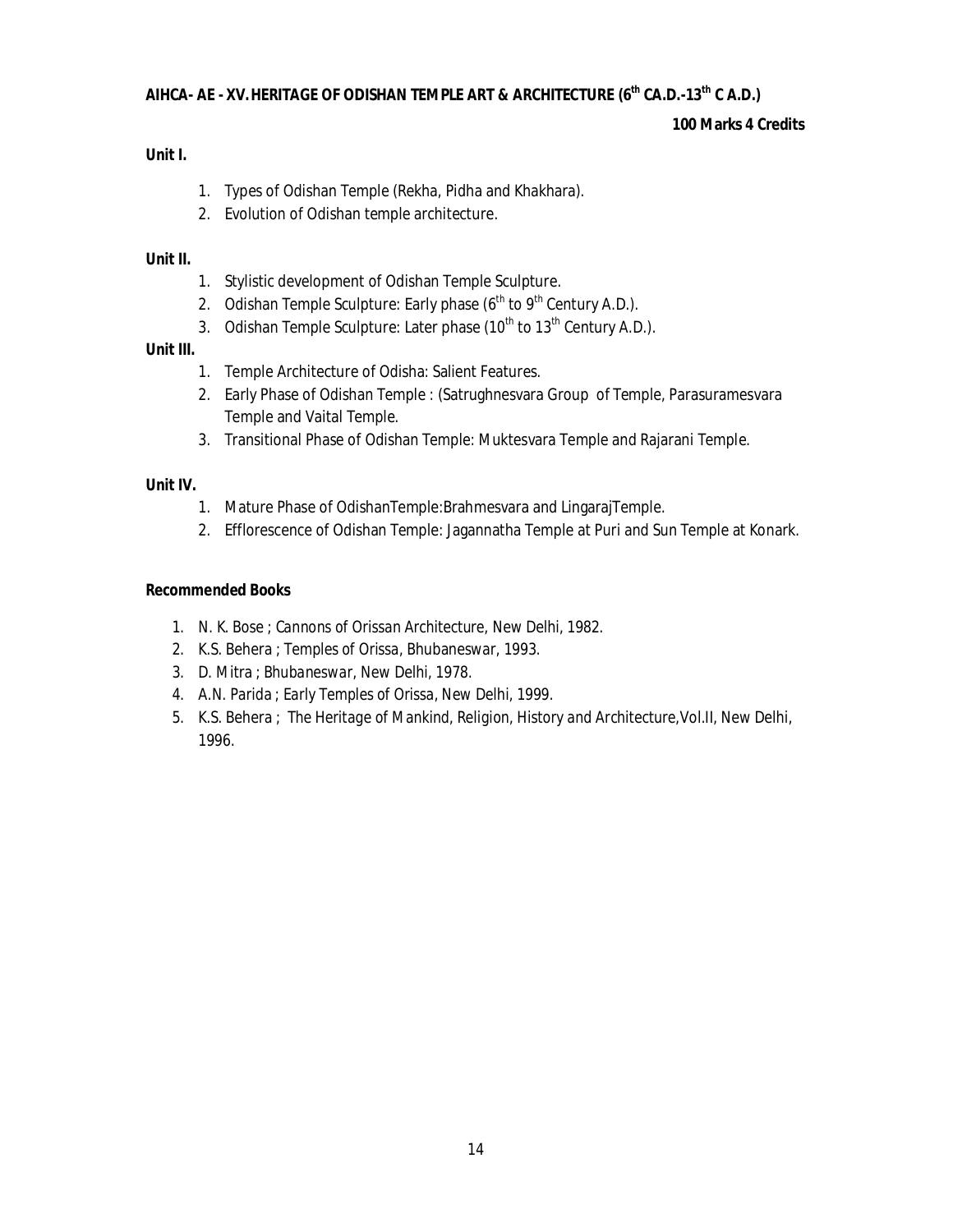## **FOURTH SEMESTER**

## **AIHCA- CE - XVI. CONSERVATION AND PRESERVATION OF MONUMENTS AND ANTIQUITIES**

**100 Marks 4 Credits** 

**Unit I.**

## **Conservation:**

- 1. Principles and Ethics of Conservation.
- 2. Causes of Decay in Cultural Property.
- 3. Conservation Methodology.

## **Unit II.**

## **Materials and its Techniques of Conservation :**

- 1. Materials Problems of Stone, Brick, Mortar, Lime etc.
- 2. Technique of Structural and Chemical Conservation.
- 3. History of Antiquarian Law in India: AMASR Acts.

## **Unit III.**

## **Conservation of Palm Leaf Manuscripts and Paper Documents :**

- 1. History of writing Materials: Palm Leafs, Paper, and others.
- 2. Deterioration Factors: Biological, Physical and Chemical.
- 3. Conservation treatment: Examination, Cleaning and Stain removal, Deacidification and Restoration.

## **Unit IV.**

## **Conservation of Monuments :**

- 1. Ajanta , Ellora and Elephanta.
- 2. Shore Temple, Brihadesvara Temple and konark Temple.
- 3. Sikandara, Taj Mahal and Bibi- Ka –Maqabara.

- 1. L.N. Batra ; *Heritage Conservation* (Preservation and Restoration of Monuments ), New Delhi, 1996.
- 2. O.P. Agrawal and M. Barkeshli ; *Conservation of Books, Manuscripts and Paper Documents*, INTACH, 1997.
- 3. O.P.Agrawal ; *Preservation of Art Objects and Library Materials*, NBT, 1993.
- 4. B.Feilden ; *Guideline for Conservation* (A Technical Manual), INTACH,1989.
- 5. S.S.Biswas ; *Protecting The Cultural Heritage*, New Delhi.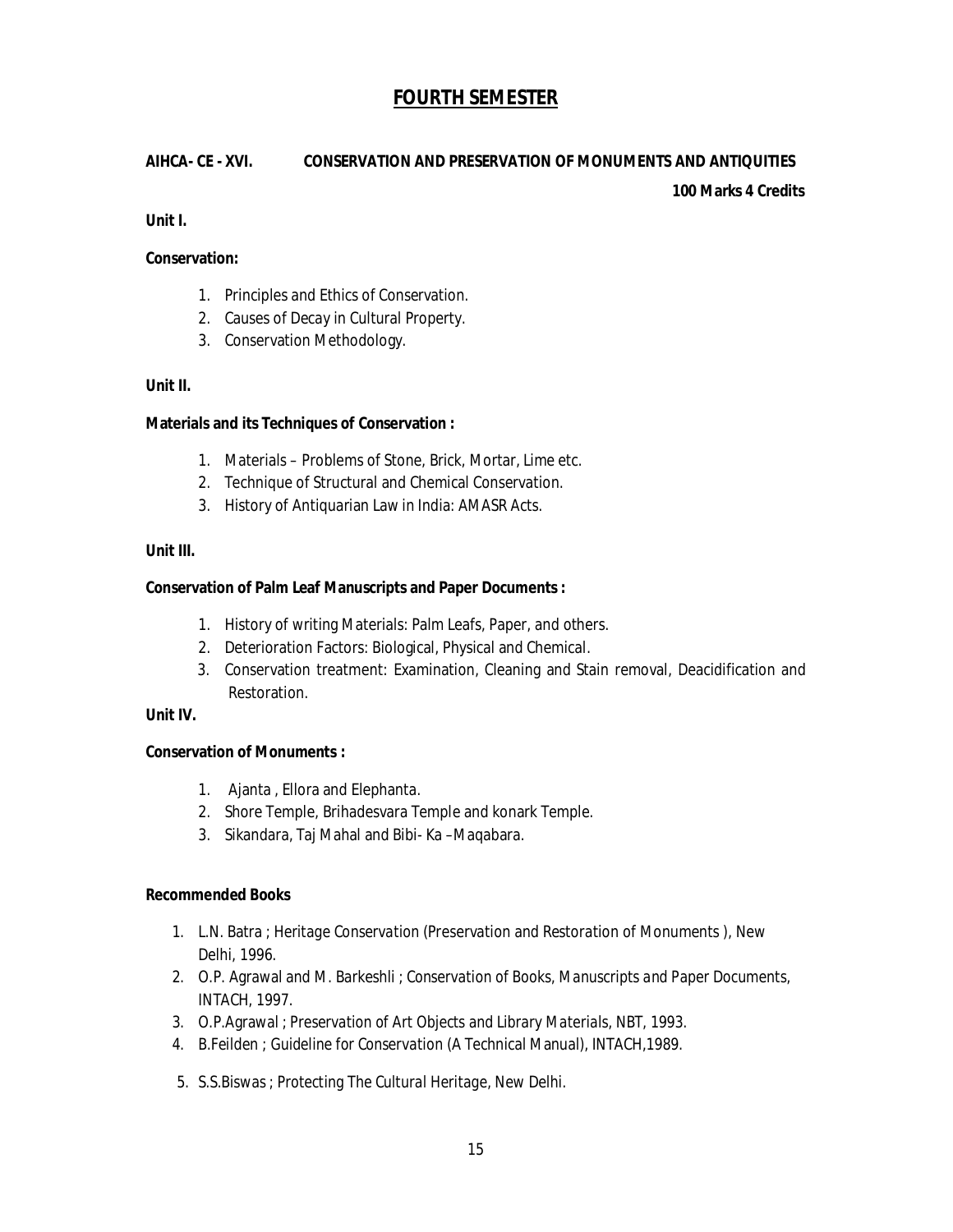## **AIHCA- CE - XVII. HISTORY OF ODISHA FROM 3 rd Century B.C. to 13th Century A.D.**

## **100 Marks 4 Credits**

## **Unit I.**

- 1. Historical Geography and Early State Formation of Odisha.
- 2. Chedi Rule in Odisha : Kharavela and his Achievements
- 3. The Matharas.

## **Unit II.**

- 1. The Sailodbhavas.
- 2. The Bhaumakaras : Political history.
- 3. The Somavamsis : Political history.

## **Unit III.**

- 1. The Ganga Rule in Odisha ; Anantavarman Chodagangadeva, Narasimhadeva I.
- 2. The Rule of the Gajapatis.
- 3. Maritime Activities of Odisha.

## **Unit IV.**

- 1. Religious Developments : Jainism and Buddhism.
- 2. Religious Developments : Shaktism, Shaivism, Vaishnavism, Jagannath Cult.

- 1. K.C. Panigrahi ; *History of Orissa*, Cuttack, 1958.
- 2. U. Subuddhi ; *The Bhaumakaras of Orissa*, Calcutta, 1978.
- 3. N.K. Sahu ; *Utkal University History of Orissa*, Vol-I, 1964
- 4. N. Sahu, P.K. Mishra, J.K. Sahu; *History of Orissa*, Cuttack, 1979.
- 5. R.D.Banerjee ; *History of Orissa*, Vol. I, Calcutta, 1930.
- 6. M.N.Das ; S*idelights on the History and Culture of Orissa,* Cuttack, 1977.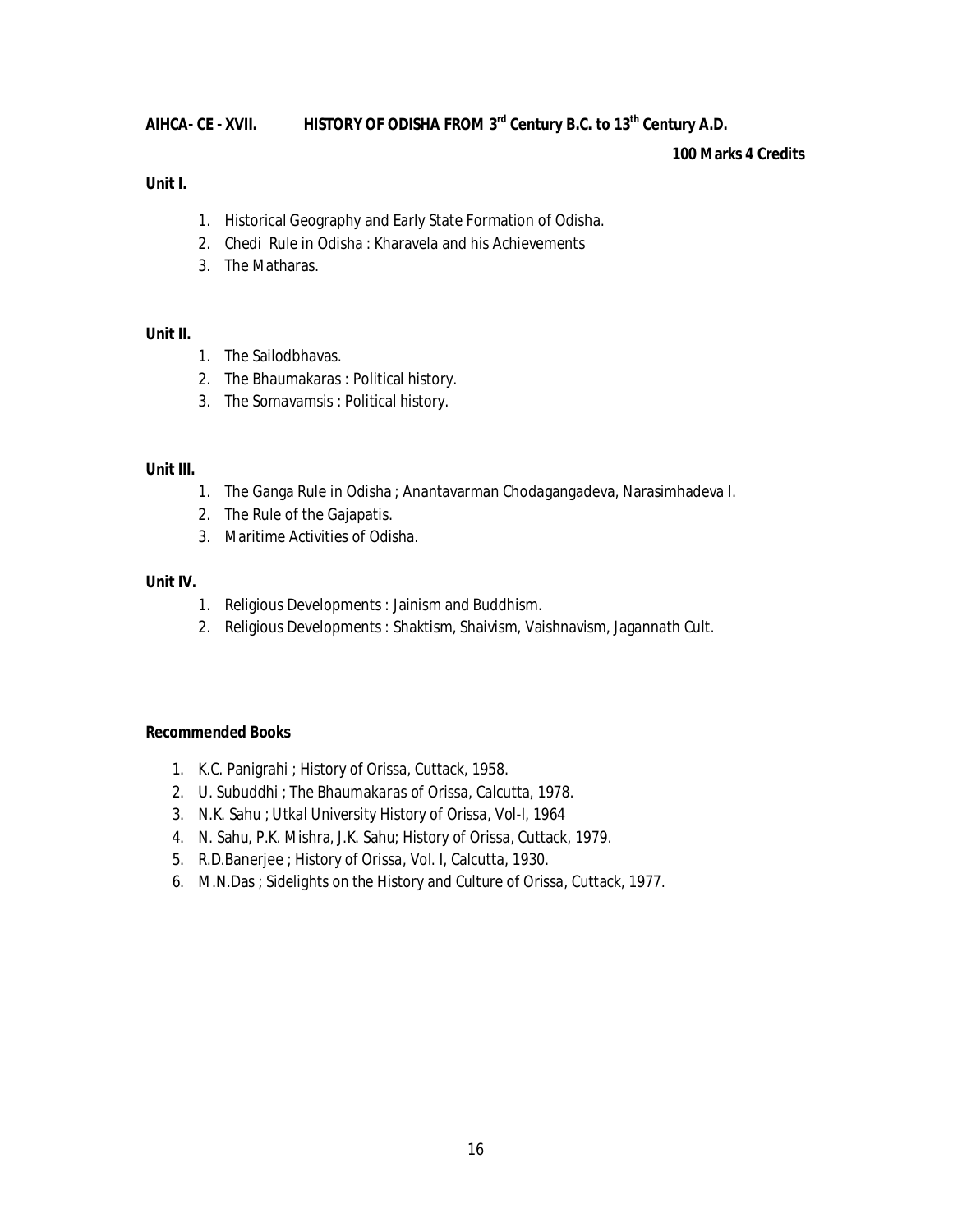## **AIHCA- CE - XVIII. ODISHAN SCULPTURAL ART, ICONOGRAPHY AND PAINTING**

## **100 Marks 4 Credits**

## **Unit I.**

- 1. Early Sculptures of Odisha (From 3<sup>rd</sup> Century B.C. to 2<sup>nd</sup> Century B.C.)
- 2. Sculptures of Odisha during 1<sup>st</sup> Century B.C. : Khandagiri and Udayagiri.

## **Unit II.**

- 1. Decorative Motifs on Odishan Temples; Religious and Secular images.
- 2. Female figurines, Chaitya window, lotus medallions, kirttimukha, Vyalas, erotic figures.

## **Unit III.**

- 1. Cult images: Hindu Iconography.
- 2. Siva, Visnu, Ganesa, Karttikeya, Surya, Sakti, Saptamatrikas, Digpalas.

## **Unit IV.**

- 1. Jaina Tirhankaras and Sasana Devis.
- 2. Illustrated Palm leaves and Patta Paintings.

- 1. S.Pradhan ; *Rock art in Orissa,* New Delhi, 2001.
- 2. K.C. Panigrahi ; *Archaeological remains at Bhubaneswar*, Cuttack, 1961.
- 3. L.N Senapati (ed) ; *Puri district Gezzetier*, Cuttack, 1972.
- 4. N.K. Sahu ; *Utkal University history of Orissa,* Vol.I, Bhubaneswar, 1964.
- 5. K.S. Behera&T.E.Donaldson ; *Sculpture Masterpieces from Orissa*, New Delhi, 1998.
- 6. D. Pathy ; *Traditional Pantings of Orissa,* New Delhi, 1990.